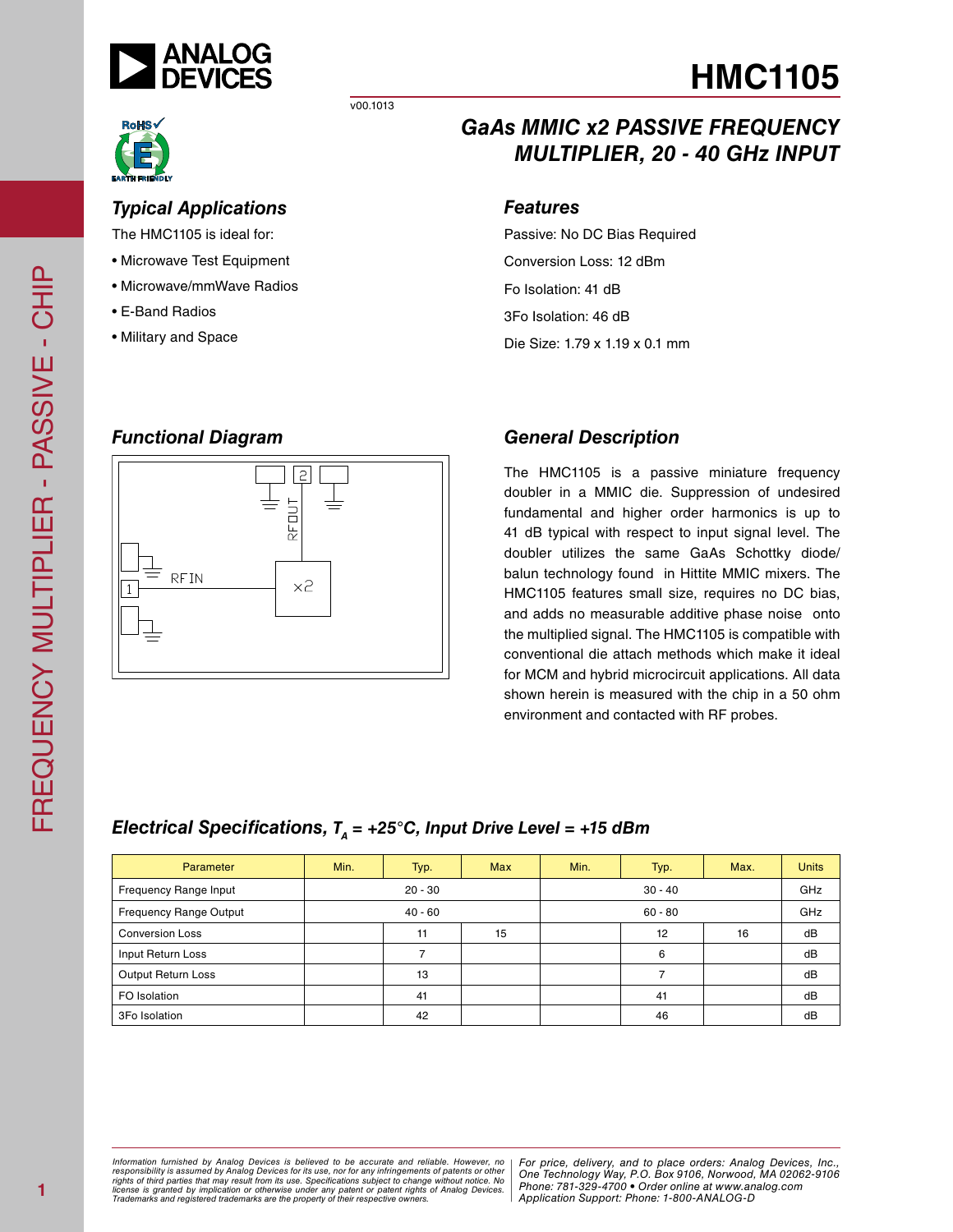

v00.1013



#### *Conversion Loss vs. Temperature @ +13 dBm Drive Level*



#### *Isolation @ vs. Drive Level [1] Input Return Loss*



### *Output Return Loss*



#### [1] Isolation measurement taken with respect to input level

ormation furnished by Analog Devices is believed to be accurate and reliable. However, no | For price, delivery, and to place orders: Analog Devices, Inc.,<br>popsibility is assumed by Analog Devices for its use, not for any *pressult from its use. Specifications subject to change without notice. No*<br>ation or otherwise under any patent or patent rights of Analog Devices Phone: 781-329-4700 • Order online at ww *e* the property of their respective owners. **Application Support: Phone: 1-8** *Information furnished by Analog Devices is believed to be accurate and reliable. However, no*  responsibility is assumed by Analog Devices for its use, nor for any infringements of patents or other<br>rights of third parties that may result from its use. Specifications subject to change without notice. No<br>license is gr

*Phone: 781-329-4700 • Order online at www.analog.com Application Support: Phone: 1-800-ANALOG-D*

## *GaAs MMIC x2 PASSIVE FREQUENCY MULTIPLIER, 20 - 40 GHz INPUT*

*Conversion Loss vs. Drive Level*



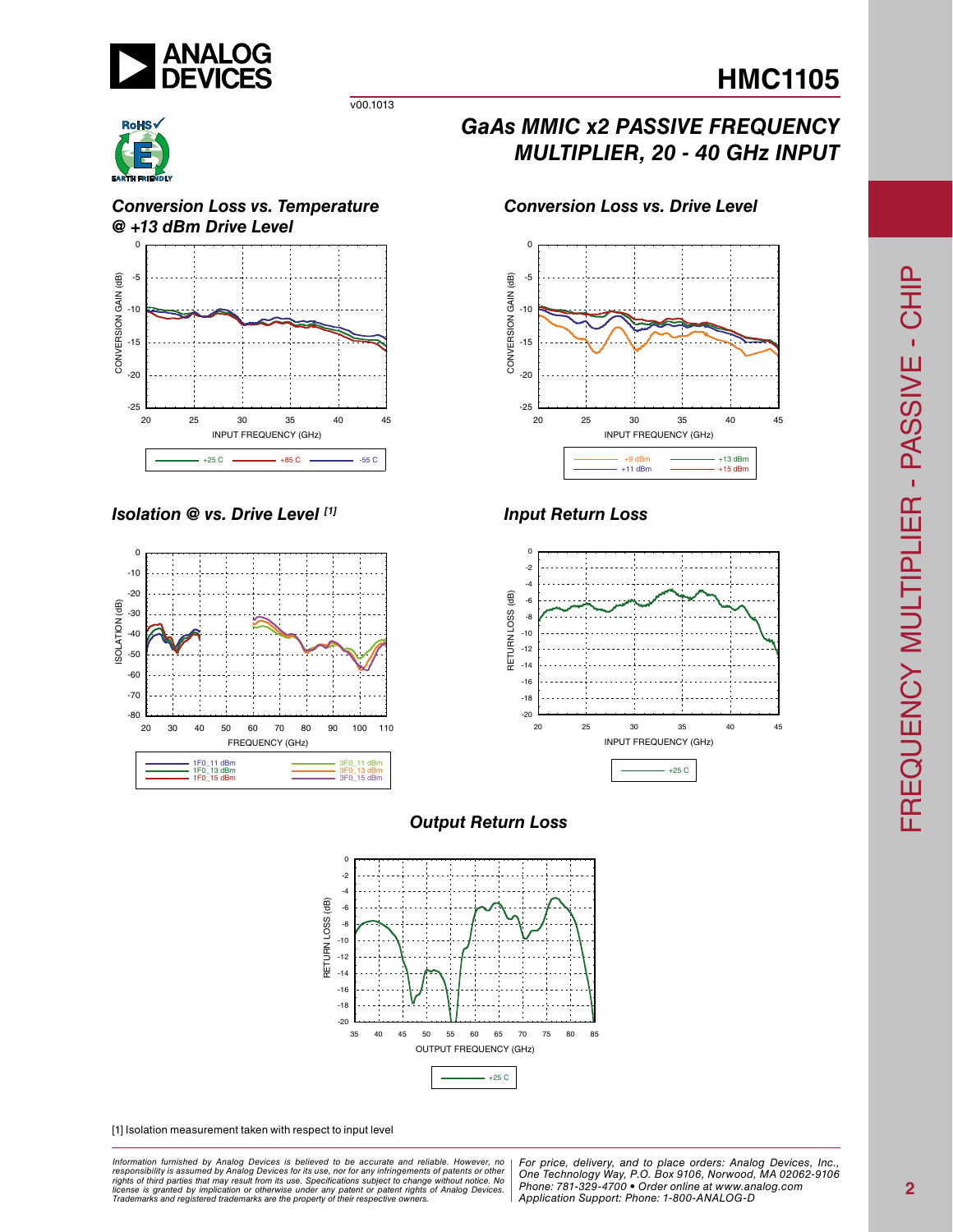

v00.1013

# **HMC1105**



### *Absolute Maximum Ratings*

| <b>RF Power Input</b>                                     | $+17$ dBm              |  |
|-----------------------------------------------------------|------------------------|--|
| <b>Channel Temperature</b>                                | 175 °C                 |  |
| Thermal Resistance $(R_{TH})$<br>(junction to die bottom) | 555.6 °C/W             |  |
| <b>Operating Temperature</b>                              | $-55$ to $+85$ °C      |  |
| <b>Storage Temperature</b>                                | -65 to 150 $\degree$ C |  |
| <b>ESD Sensitivity (HBM)</b>                              | Class 1A, passed 250 V |  |



*GaAs MMIC x2 PASSIVE FREQUENCY* 

*MULTIPLIER, 20 - 40 GHz INPUT*

#### *Outline Drawing*



#### *Die Packaging Information* [1]

| <b>Standard</b> | Alternate |  |
|-----------------|-----------|--|
| GP-2 (Gel Pack) |           |  |

*[1] For more information refer to the "Packaging information" Document in the Product Support Section of our website.*

*[2] For alternate packaging information contact Hittite Microwave Corporation.*

#### NOTES:

- 1. ALL DIMENSIONS ARE IN INCHES [MM].
- 2. DIE THICKNESS IS 0.004"
- 3. BOND PADS 1, 2 & 3 are 0.0059" [0.150] X 0.0039" [0.099].
- 4. BACKSIDE METALLIZATION: GOLD.
- 5. BOND PAD METALLIZATION: GOLD.
- 6. BACKSIDE METAL IS GROUND.
- 7. CONNECTION NOT REQUIRED FOR UNLABELED BOND PADS.
- 8. OVERALL DIE SIZE  $\pm 0.002$

ormation furnished by Analog Devices is believed to be accurate and reliable. However, no | For price, delivery, and to place orders: Analog Devices, Inc.,<br>popsibility is assumed by Analog Devices for its use, not for any *pressult from its use. Specifications subject to change without notice. No*<br>ation or otherwise under any patent or patent rights of Analog Devices Phone: 781-329-4700 • Order online at ww *e* the property of their respective owners. **Application Support: Phone: 1-8** *Information furnished by Analog Devices is believed to be accurate and reliable. However, no*  responsibility is assumed by Analog Devices for its use, nor for any infringements of patents or other<br>rights of third parties that may result from its use. Specifications subject to change without notice. No<br>license is gr

*Phone: 781-329-4700 • Order online at www.analog.com Application Support: Phone: 1-800-ANALOG-D*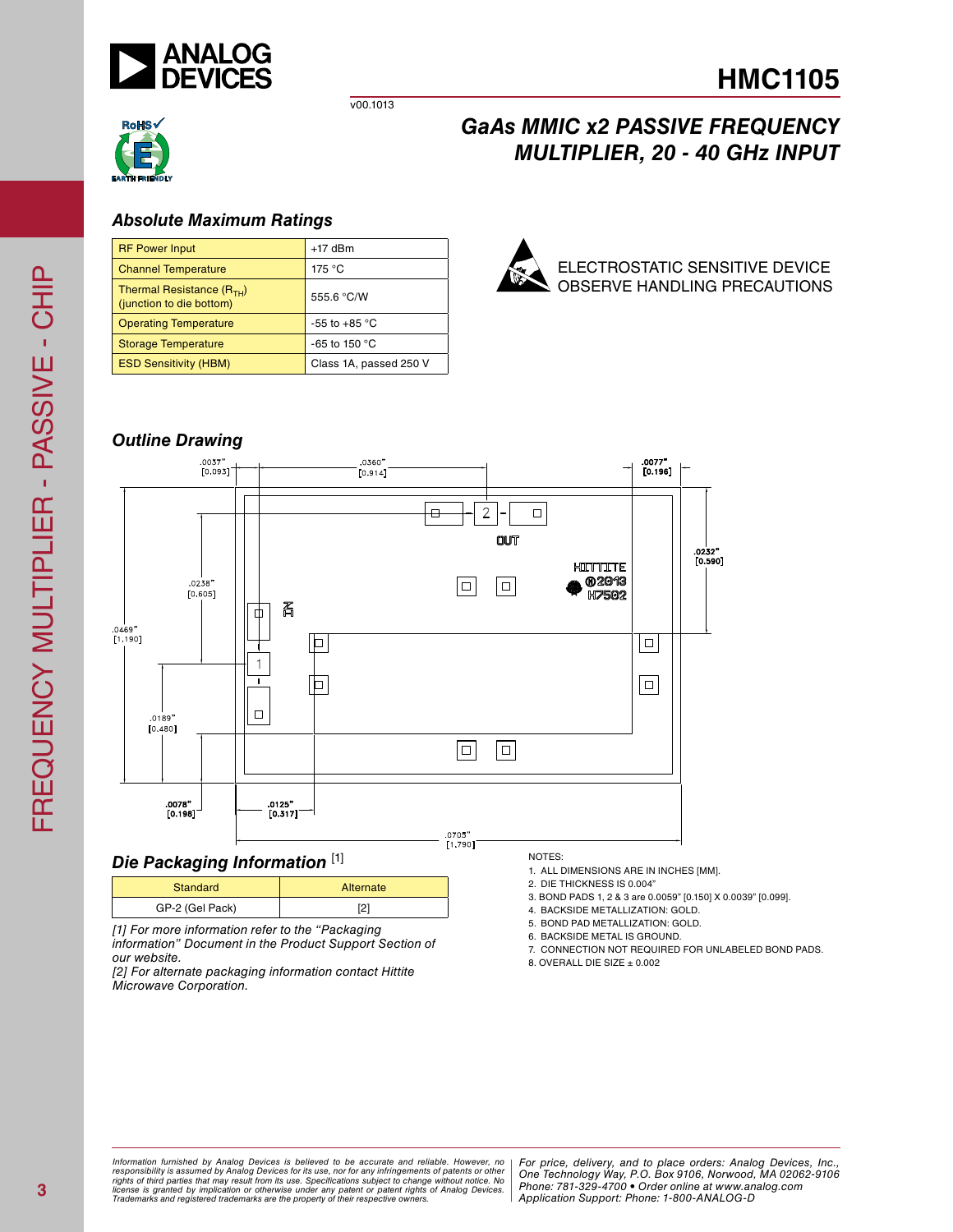

v00.1013

### *GaAs MMIC x2 PASSIVE FREQUENCY MULTIPLIER, 20 - 40 GHz INPUT*



#### *Pad Descriptions*

| Pad Number | <b>Function</b> | <b>Description</b>                                | <b>Pad Schematic</b> |  |
|------------|-----------------|---------------------------------------------------|----------------------|--|
|            | <b>RFIN</b>     | This pad is AC coupled<br>and matched to 50 Ohms. | $RFIN$ $O-$          |  |
| 0          | <b>RFOUT</b>    | This pad is AC coupled<br>and matched to 50 Ohms. | $\sim$ RFOUT         |  |
| Die Bottom | <b>GND</b>      | Die bottom must be connected to RF/DC ground      | ೦ GND                |  |



*Formation iurnished by Analog Devices is believed to be accurate and reliable. However, no Hor price, delivery, and to place orders: Analog Devices, In<br>roonsibility is assumed by Analog Devices for its use, nor for any pressult from its use. Specifications subject to change without notice. No*<br>ation or otherwise under any patent or patent rights of Analog Devices Phone: 781-329-4700 • Order online at ww *e* the property of their respective owners. **Application Support: Phone: 1-8** Information furnished by Analog Devices is believed to be accurate and reliable. However, no<br>responsibility is assumed by Analog Devices for its use, nor for any infringements of patents or other<br>rights of third parties th

*For price, delivery, and to place orders: Analog Devices, Inc., One Technology Way, P.O. Box 9106, Norwood, MA 02062-9106 Phone: 781-329-4700 • Order online at www.analog.com Application Support: Phone: 1-800-ANALOG-D*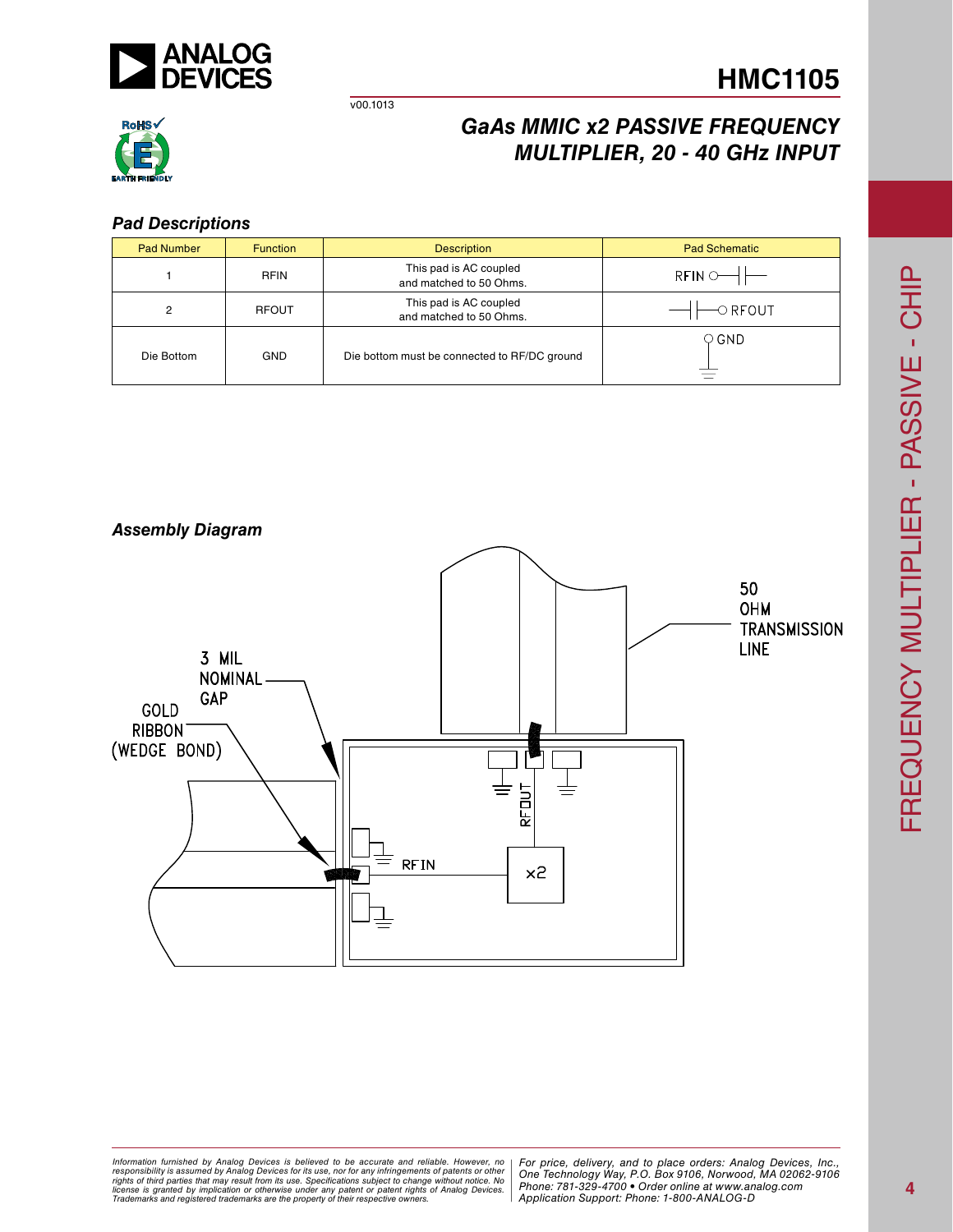

# *GaAs MMIC x2 PASSIVE FREQUENCY MULTIPLIER, 20 - 40 GHz INPUT*

#### *Mounting & Bonding Techniques for Millimeterwave GaAs MMICs*

v00.1013

The die should be attached directly to the ground plane eutectically or with conductive epoxy (see HMC general Handling, Mounting, Bonding Note).

50 Ohm Microstrip transmission lines on 0.127mm (5 mil) thick alumina thin film substrates are recommended for bringing RF to and from the chip (Figure 1). One way to accomplish this is to attach the 0.102mm (4 mil) thick die to a 0.150mm (6 mil) thick molybdenum heat spreader (molytab) which is then attached to the ground plane (Figure 2). Microstrip substrates should be located as close to the die as possible in order to minimize bond wire length. Typical die-to-substrate spacing is 0.076mm to 0.152 mm (3 to 6 mils).

#### *Handling Precautions*

*Follow these precautions to avoid permanent damage.*

**Storage:** All bare die are placed in either Waffle or Gel based ESD protective containers, and then sealed in an ESD protective bag for shipment. Once the sealed ESD protective bag has been opened, all die should be stored in a dry nitrogen environment.

**Cleanliness:** Handle the chips in a clean environment. DO NOT attempt to clean the chip using liquid cleaning systems.

**Static Sensitivity:** Follow ESD precautions to protect against  $> \pm 250V$ ESD strikes.

**Transients:** Suppress instrument and bias supply transients while bias is applied. Use shielded signal and bias cables to minimize inductive pickup.

**General Handling:** Handle the chip along the edges with a vacuum collet or with a sharp pair of bent tweezers. The surface of the chip may have fragile air bridges and should not be touched with vacuum collet, tweezers, or fingers.

#### *Mounting*

The chip is back-metallized and can be die mounted with AuSn eutectic preforms or with electrically conductive epoxy. The mounting surface should be clean and flat.

Eutectic Die Attach: A 80/20 gold tin preform is recommended with a work surface temperature of 255 °C and a tool temperature of 265 °C. When hot 90/10 nitrogen/hydrogen gas is applied, tool tip temperature should be 290 °C. DO NOT expose the chip to a temperature greater than 320 °C for more than 20 seconds. No more than 3 seconds of scrubbing should be required for attachment.

Epoxy Die Attach: Apply a minimum amount of epoxy to the mounting surface so that a thin epoxy fillet is observed around the perimeter of the chip once it is placed into position. Cure epoxy per the manufacturer's schedule.

#### *Wire Bonding*

Ball or wedge bond with 0.025mm (1 mil) diameter pure gold wire. Thermosonic wirebonding with a nominal stage temperature of 150 °C and a ball bonding force of 40 to 50 grams or wedge bonding force of 18 to 22 grams is recommended. Use the minimum level of ultrasonic energy to achieve reliable wirebonds. Wirebonds should be started on the chip and terminated on the package or substrate. All bonds should be as short as possible <0.31mm (12 mils).



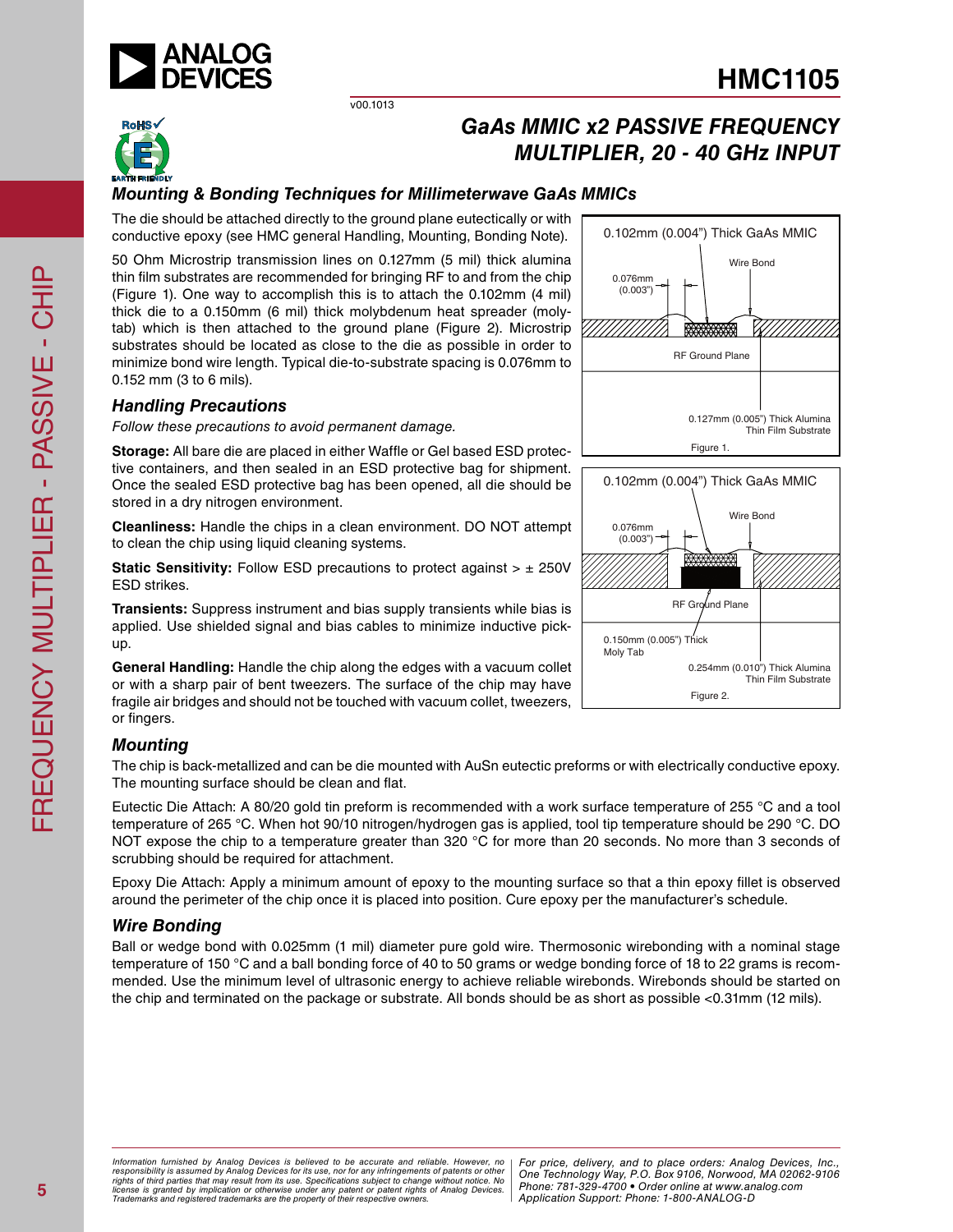

v00.1013



*Notes:*

*GaAs MMIC x2 PASSIVE FREQUENCY MULTIPLIER, 20 - 40 GHz INPUT*

*Formation iurnished by Analog Devices is believed to be accurate and reliable. However, no Hor price, delivery, and to place orders: Analog Devices, In<br>roonsibility is assumed by Analog Devices for its use, nor for any pressult from its use. Specifications subject to change without notice. No*<br>ation or otherwise under any patent or patent rights of Analog Devices Phone: 781-329-4700 • Order online at ww *e* the property of their respective owners. **Application Support: Phone: 1-8** Information furnished by Analog Devices is believed to be accurate and reliable. However, no<br>responsibility is assumed by Analog Devices for its use, nor for any infringements of patents or other<br>rights of third parties th

*For price, delivery, and to place orders: Analog Devices, Inc., One Technology Way, P.O. Box 9106, Norwood, MA 02062-9106 Phone: 781-329-4700 • Order online at www.analog.com Application Support: Phone: 1-800-ANALOG-D*